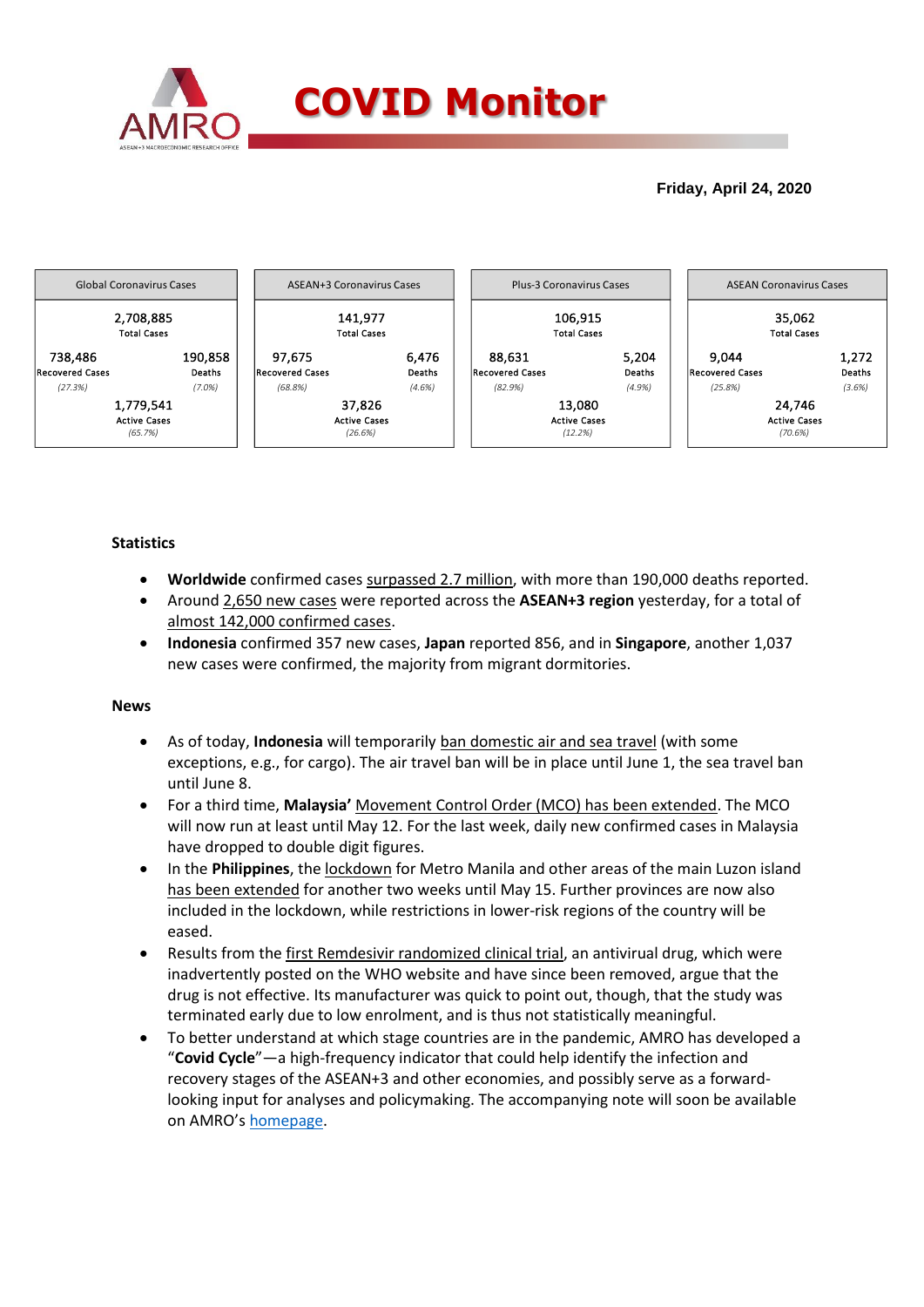

#### Overview of Confirmed COVID-19 Cases

Data as of 23/4/2020

| Economy           | <b>Total</b><br>Cases | Cases per 1M<br>Population | <b>New</b><br>Cases | <b>New cases</b><br>$(7$ -day avg) <sup>1</sup> | ∆New<br>$\text{Case}^2$ | Δ% New<br>Cases | <b>Total</b><br><b>Deaths</b> | <b>New</b><br><b>Deaths</b> | Fatality<br>Rate (%) | <b>Total</b><br><b>Recovered</b> | Recovery<br>Rate $(%)^3$ | Active<br>Cases |
|-------------------|-----------------------|----------------------------|---------------------|-------------------------------------------------|-------------------------|-----------------|-------------------------------|-----------------------------|----------------------|----------------------------------|--------------------------|-----------------|
| Global            | 2,708,885             |                            | 85,470              |                                                 | 11,349                  | 3.3             | 190,858                       | 7,831                       | 7.0                  | 738,486                          | 27.3                     | 1,779,541       |
| ASEAN+3           | 141,977               |                            | 2,651               | $\sqrt{2}$                                      | 771                     | 1.9             | 6,476                         | 80                          | 4.6                  | 97,675                           | 68.8                     | 37,826          |
| Plus-3            | 106,915               |                            | 886                 | $\sim$                                          | 483                     | 0.8             | 5,204                         | 49                          | 4.9                  | 88,631                           | 82.9                     | 13,080          |
| <b>ASEAN</b>      | 35,062                |                            | 1,765               |                                                 | 288                     | 5.3             | 1,272                         | 31                          | 3.6                  | 9,044                            | 25.8                     | 24,746          |
| China             | 82,804                | 59                         | 14                  | $\overline{\phantom{a}}$                        | 3                       | 0.0             | 4,632                         | $\mathbf 0$                 | 5.6                  | 77,937                           | 94.1                     | 235             |
| Hong Kong, China  | 1,035                 | 136                        | $\overline{2}$      |                                                 | $-2$                    | 0.2             | 4                             | 0                           | 0.4                  | 699                              | 67.5                     | 332             |
| Japan             | 12,368                | 98                         | 856                 |                                                 | 479                     | 7.4             | 328                           | 47                          | 2.7                  | 1,494                            | 12.1                     | 10,546          |
| Korea             | 10,708                | 206                        | 14                  |                                                 | 3                       | 0.1             | 240                           | $\overline{2}$              | 2.2                  | 8,501                            | 79.4                     | 1,967           |
| Indonesia         | 7,775                 | 29                         | 357                 |                                                 | 74                      | 4.8             | 647                           | 12                          | 8.3                  | 960                              | 12.3                     | 6,168           |
| Malaysia          | 5,603                 | 169                        | 71                  |                                                 | 21                      | 1.3             | 95                            | $\overline{2}$              | 1.7                  | 3,542                            | 63.2                     | 1,966           |
| Philippines       | 6,981                 | 63                         | 271                 |                                                 | 160                     | 4.0             | 462                           | 16                          | 6.6                  | 722                              | 10.3                     | 5,797           |
| Singapore         | 11,178                | 1,960                      | 1,037               |                                                 | 21                      | 10.2            | 12                            | 0                           | 0.1                  | 924                              | 8.3                      | 10,242          |
| Thailand          | 2,839                 | 42                         | 13                  |                                                 | $-2$                    | 0.5             | 50                            | 1                           | 1.8                  | 2,430                            | 85.6                     | 359             |
| Brunei Darussalam | 138                   | 306                        | $\mathsf 0$         |                                                 | $\pmb{0}$               | 0.0             | $\mathbf{1}$                  | 0                           | 0.7                  | 119                              | 86.2                     | 18              |
| Cambodia          | 122                   | $\overline{7}$             | $\mathsf 0$         |                                                 | $\pmb{0}$               | 0.0             | 0                             | 0                           | 0.0                  | 110                              | 90.2                     | 12              |
| Lao PDR           | 19                    | $\overline{\mathbf{3}}$    | $\mathbf 0$         |                                                 | $\mathbf 0$             | 0.0             | 0                             | 0                           | 0.0                  | 4                                | 21.1                     | 15              |
| Myanmar           | 139                   | $\overline{\mathbf{3}}$    | 16                  |                                                 | 14                      | 13.0            | 5                             | 0                           | 3.6                  | 9                                | 6.5                      | 125             |
| Vietnam           | 268                   | $\overline{3}$             | $\mathbf 0$         |                                                 | $\mathbf{0}$            | 0.0             | $\mathbf 0$                   | 0                           | 0.0                  | 224                              | 83.6                     | 44              |
| Belgium           | 42,797                | 3,716                      | 908                 |                                                 | $-25$                   | 2.2             | 6,490                         | 228                         | 15.2                 | 9,800                            | 22.9                     | 26,507          |
| France            | 158,183               | 2,434                      | 2,323               |                                                 | $-6$                    | 1.5             | 21,856                        | 516                         | 13.8                 | 42,088                           | 26.6                     | 94,239          |
| Germany           | 153,129               | 1,845                      | 2,481               |                                                 | 124                     | 1.6             | 5,575                         | 296                         | 3.6                  | 103,300                          | 67.5                     | 44,254          |
| Italy             | 189,973               | 3,154                      | 2,646               |                                                 | $-724$                  | 1.4             | 25,549                        | 464                         | 13.4                 | 57,576                           | 30.3                     | 106,848         |
| Netherlands       | 35,729                | 2,068                      | 887                 |                                                 | 179                     | 2.5             | 4,177                         | 123                         | 11.7                 |                                  | ÷,                       |                 |
| Spain             | 213,024               | 4,545                      | 4,635               |                                                 | 424                     | 2.2             | 22,157                        | 440                         | 10.4                 | 89,250                           | 41.9                     | 101,617         |
| Switzerland       | 28,496                | 3,295                      | 228                 |                                                 | 23                      | 0.8             | 1,549                         | 40                          | 5.4                  | 20,600                           | 72.3                     | 6,347           |
| UK                | 138,078               | 2,053                      | 4,583               |                                                 | 132                     | 3.4             | 18,738                        | 638                         | 13.6                 |                                  | $\sim$                   |                 |
| Australia         | 6,661                 | 256                        | 114                 |                                                 | 114                     | 1.7             | 75                            | 8                           | $1.1$                | 4,124                            | 61.9                     | 2,462           |
| Brazil            | 50,036                | 237                        | 4,279               |                                                 | 1,601                   | 9.4             | 3,331                         | 425                         | 6.7                  | 26,573                           | 53.1                     | 20,132          |
| Canada            | 43,286                | 1,145                      | 1,636               |                                                 | $-612$                  | 3.9             | 2,241                         | 164                         | 5.2                  | 14,761                           | 34.1                     | 26,284          |
| India             | 23,077                | 17                         | 1,707               |                                                 | 417                     | 8.0             | 721                           | 40                          | 3.1                  | 5,012                            | 21.7                     | 17,344          |
| Iran              | 87,026                | 1,034                      | 1,030               |                                                 | $-164$                  | 1.2             | 5,481                         | 90                          | 6.3                  | 64,843                           | 74.5                     | 16,702          |
| Russia            | 62,773                | 428                        | 4,774               |                                                 | $-462$                  | 8.2             | 555                           | 42                          | 0.9                  | 4,891                            | 7.8                      | 57,327          |
| Turkey            | 101,790               | 1,211                      | 3,116               |                                                 | 33                      | 3.2             | 2,491                         | 115                         | 2.4                  | 18,491                           | 18.2                     | 80,808          |
| lus               | 867,547               | 2,621                      | 27,872              |                                                 | $-1,268$                | 3.3             | 49,875                        | 3,292                       | 5.7                  |                                  | $\overline{a}$           |                 |

Source: Haver Analytics, sourced from John Hopkins University; AMRO staff calculations.

Notes: New cases since last business day. Monday's data includes weekend data. Δ% refers to percentage change since last business day. Fatality rate measured as deaths per confirmed infections. 1/ Since January 31, 2020.

2/ As new data is recorded on business days only, Monday's data includes weekend data. For ease of comparison, ΔNew Cases for Monday's data is based on the 3-day Saturday-Monday average.

3/ Recovery rate is a proxy for the stage of the cycle.